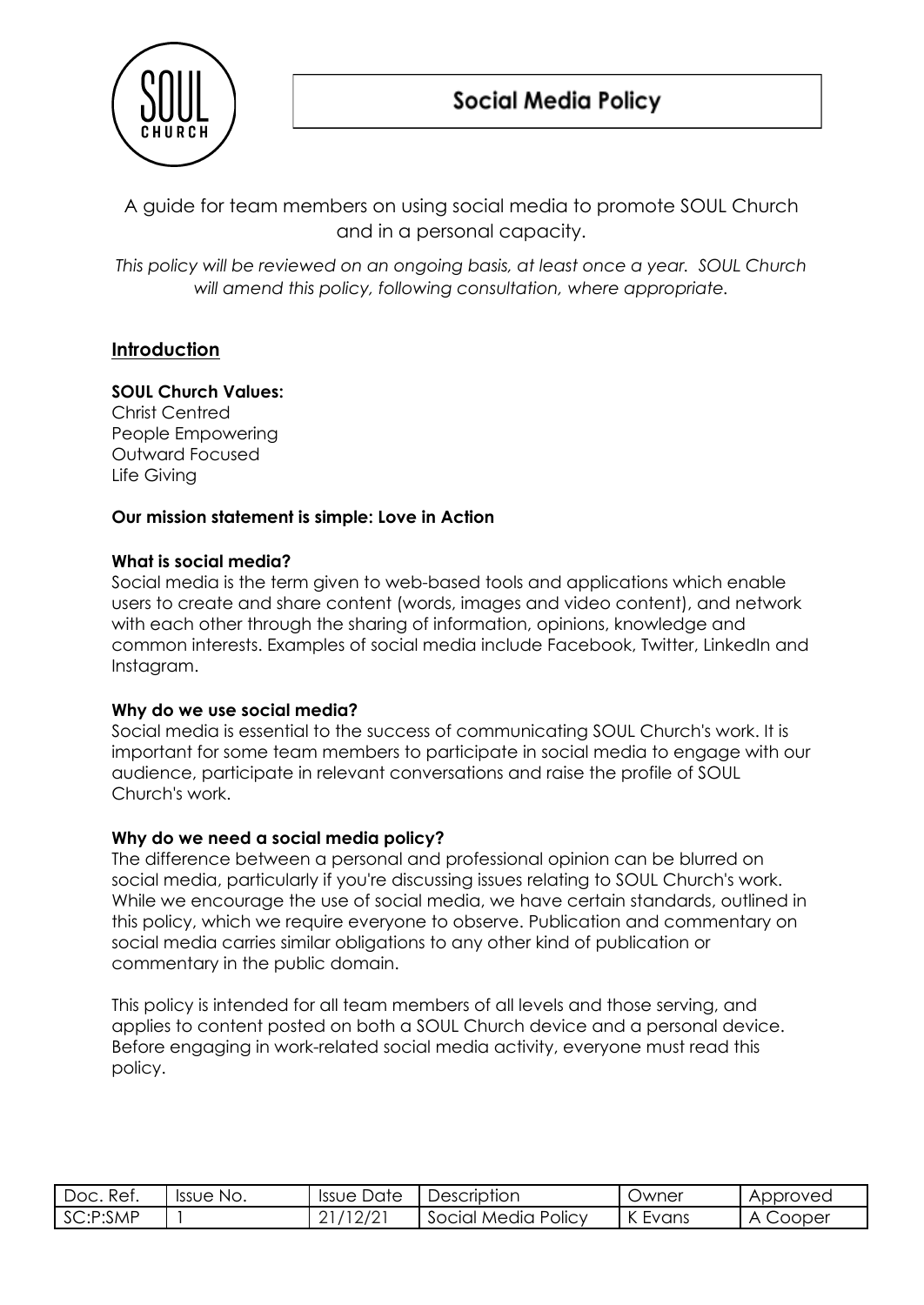### **Setting out the social media policy**

This policy sets out guidelines on how social media should be used to support the delivery and promotion of SOUL Church, and the use of social media by team members in both a professional and personal capacity. It sets out what you need to be aware of when interacting in these spaces and is designed to help everyone support and expand our official social media channels, while protecting the church, its reputation and preventing any legal issues.

## **Point of contact for social media**

The Communications Assistant (CA) is responsible for the day-to-day publishing, monitoring and management of our social media channels. If you have specific questions about any aspect of these channels, speak to the media team. No other team member can post content on SOUL Church's official channels without the permission from CA, who will handle correspondence with the General Manager where applicable if content needs to be authorised before posting.

## **Which social media channels do we use?**

SOUL Church uses the following social media channels:

Facebook: <https://www.facebook.com/soulchurchuk/> Instagram: <https://www.instagram.com/soulchurchuk/> Twitter: <https://twitter.com/SoulChurchUK> YouTube: <https://www.youtube.com/c/SOULChurchUK/videos>

# **Guidelines**

## **Using SOUL Church's social media channels — appropriate conduct**

1. The media team is responsible for setting up and managing SOUL Church's social media channels. Only those authorised to do so by the CA will have access to these accounts.

2. All social media channels will be checked and responded to within the working hours of Tues-Thurs 9:00 to 17:00 and during all Sunday services. We will endeavour to check and respond to comments made outside of these hours, especially during events and other church related activities, but the response may be slower.

3. Be an ambassador for our brand. Team members should ensure they reflect SOUL Church's values in what they post and use our tone of voice. Our brand guidelines set out our tone of voice that all team members should refer to when posting content on SOUL Church's social media channels.

4. Make sure that all social media content has a purpose and a benefit for SOUL Church, and accurately reflects SOUL Church's agreed position.

5. Bring value to our audience. Answer their questions, help and engage with them

| Doc. Ref.  | Issue No. | Issue Date | Description         | Jwner        | Approved |
|------------|-----------|------------|---------------------|--------------|----------|
| l SC:P:SMP |           |            | Social Media Policy | Evans<br>'NL | Cooper   |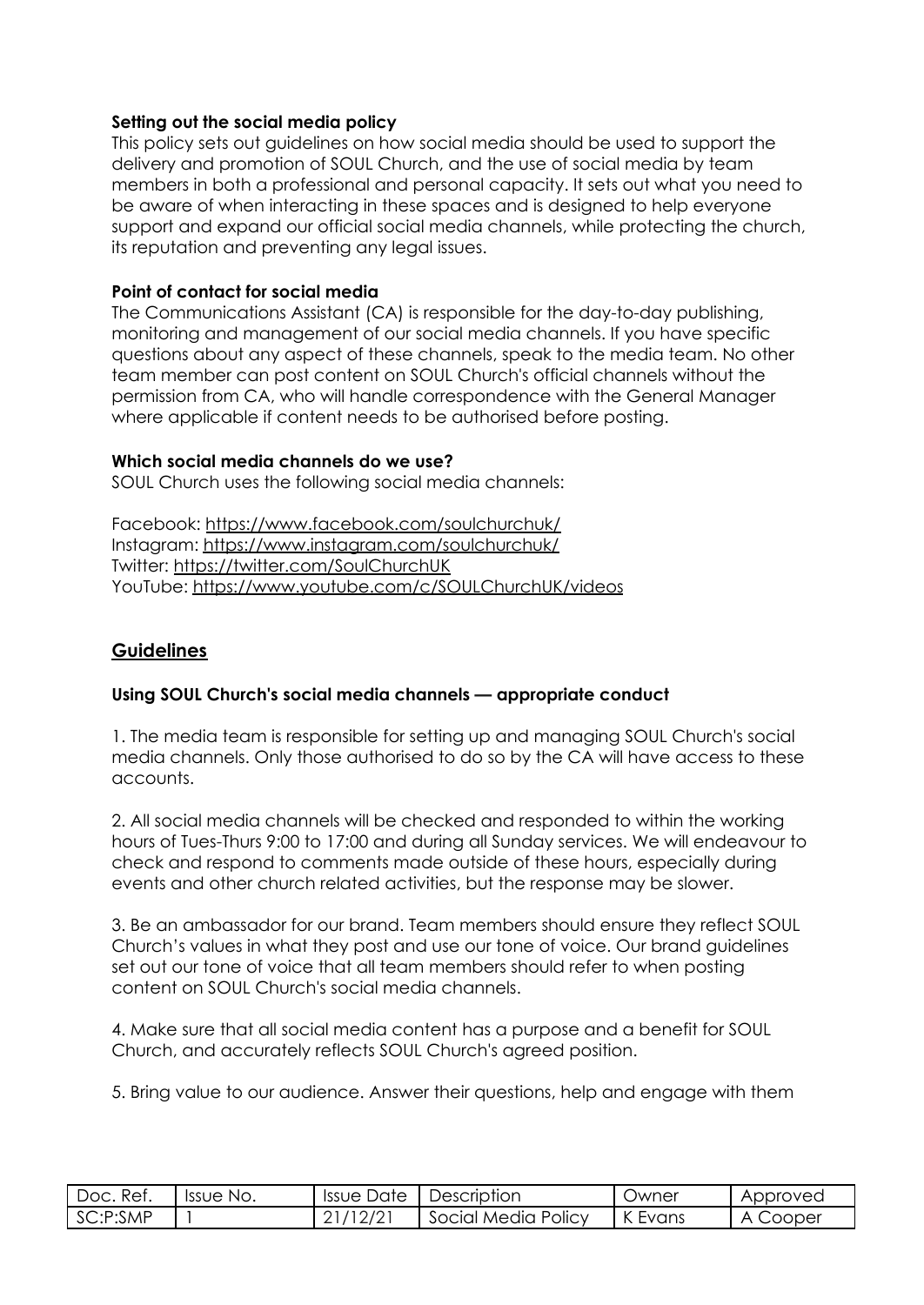6. Take care with the presentation of content. Make sure that there are no typos, misspellings or grammatical errors. Also, check the quality of images and that no photos are released without prior consent from the audience captured.

7. Always pause and think before posting. That said, reply to comments in a timely manner, when a response is appropriate.

8. If staff outside of the media team wish to contribute content for social media, they should speak to the CA first about this.

9. Team members shouldn't post content about supporters or service users without their express permission. If team members are sharing information about supporters, service users or third party organisations, this content should be clearly labelled so our audiences know it has not come directly from SOUL Church. If using interviews, videos or photos that clearly identify a child or young person, staff must ensure they have the consent of a parent or guardian before using them on social media.

10. Always check facts. Team members should not automatically assume that material is accurate and should take reasonable steps where necessary to seek verification, for example, by checking data/statistics and being wary of photo manipulation. If in doubt over any content please refer to CA.

11. Be honest. Say what you know to be true or have a good source for. If you've made a mistake, don't be afraid to admit it.

12. Team members should refrain from offering personal opinions via SOUL Church's social media accounts, either directly by commenting or indirectly by 'liking', 'sharing' or 'retweeting'. If you are in doubt about SOUL Church's position on a particular issue, please speak to CA.

13. It is vital that SOUL Church does not encourage others to risk their personal safety or that of others, to gather materials. For example, a video of a stunt.

14. Team members should not encourage people to break the law to supply material for social media, such as using unauthorised video footage. All relevant rights for usage must be obtained before publishing material.

15. Team members should not set up other Facebook groups or pages, Twitter accounts or any other social media channels on behalf of SOUL Church. This could confuse messaging and brand awareness. By having official social media accounts in place, the media team can ensure consistency of the brand and focus on building a strong following.

16. SOUL Church is not a political organisation and does not hold a view on party politics or have any affiliation with or links to political parties. We have every right to express views on policy, including the policies of parties, but we can't tell people how to vote.

17. If a complaint is made on SOUL Church's social media channels, team members should seek advice from the CA and the Complaints Policy and Procedure before

| Doc. Ref.  | Issue No. | Issue Date | <b>Description</b>  | Owner   | Approved |
|------------|-----------|------------|---------------------|---------|----------|
| l SC:P:SMP |           | 21/12/21   | Social Media Policy | K Evans | , Cooper |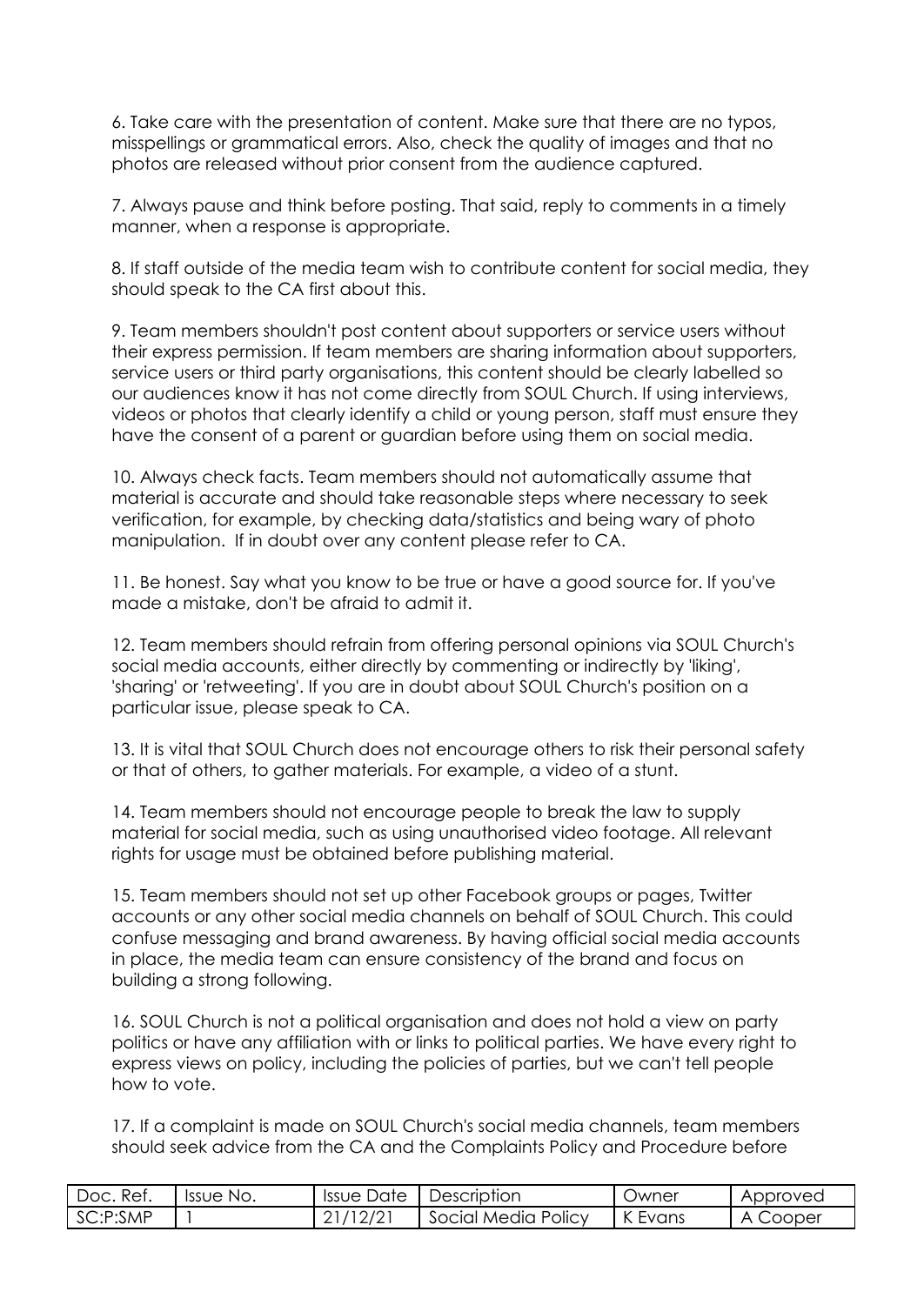responding. If the CA is not available, then team members should speak to the General Manager.

18. Sometimes issues can arise on social media which can escalate into a crisis situation because they are sensitive or risk serious damage to the charity's reputation. Examples might include: sharing content of vulnerable parties, not gaining prior consent and using content not authorised. The nature of social media means that complaints are visible and can escalate quickly. Not acting can be detrimental to SOUL Church.

The media team regularly monitors our social media spaces for mentions of SOUL Church so we can catch any issues or problems early. If there is an issue that could develop or has already developed into a crisis situation, the media team will do the following:

- •Raise the issue with the CA as the first point of call.
- •Where necessary escalate to the General Manager and refer to the appropriate team where necessary.
- •Ensure all action steps are documented for evidence trail.

If any team members outside of the media team become aware of any comments online that they think have the potential to escalate into a crisis, whether on SOUL Church's social media channels or elsewhere, they should speak to the CA immediately.

## **Use of personal social media accounts — appropriate conduct**

This policy does not intend to inhibit personal use of social media but instead flags up those areas in which conflicts might arise. SOUL Church team members are expected to behave appropriately, and in ways that are consistent with SOUL Church's values and policies, both online and in real life.

1. Be aware that any information you make public could affect how people perceive SOUL Church. You must make it clear when you are speaking for yourself and not on behalf of SOUL Church. If you are using your personal social media accounts to promote and talk about SOUL Church's work, you must use a disclaimer such as: "The views expressed on this site are my own and don't necessarily represent SOUL Church's positions, policies or opinions."

2. Team members who have a personal blog or website which indicates in any way that they work or serve at SOUL Church should discuss any potential conflicts of interest with their line manager and the social team. Similarly, team members who want to start blogging and wish to say that they work or serve at SOUL Church should discuss any potential conflicts of interest with their line manager and the media team.

3. Those in senior management, and specialist roles where they are well known in their field of expertise, must take particular care as personal views published may be misunderstood as expressing SOUL Church's view.

| Doc. Ref. | Issue No. | Issue Date | Description         | <b>Jwner</b>   | Approved      |
|-----------|-----------|------------|---------------------|----------------|---------------|
| SC:P:SMP  |           | 12/2       | Social Media Policy | " "<br>K Evans | . Cooper<br>д |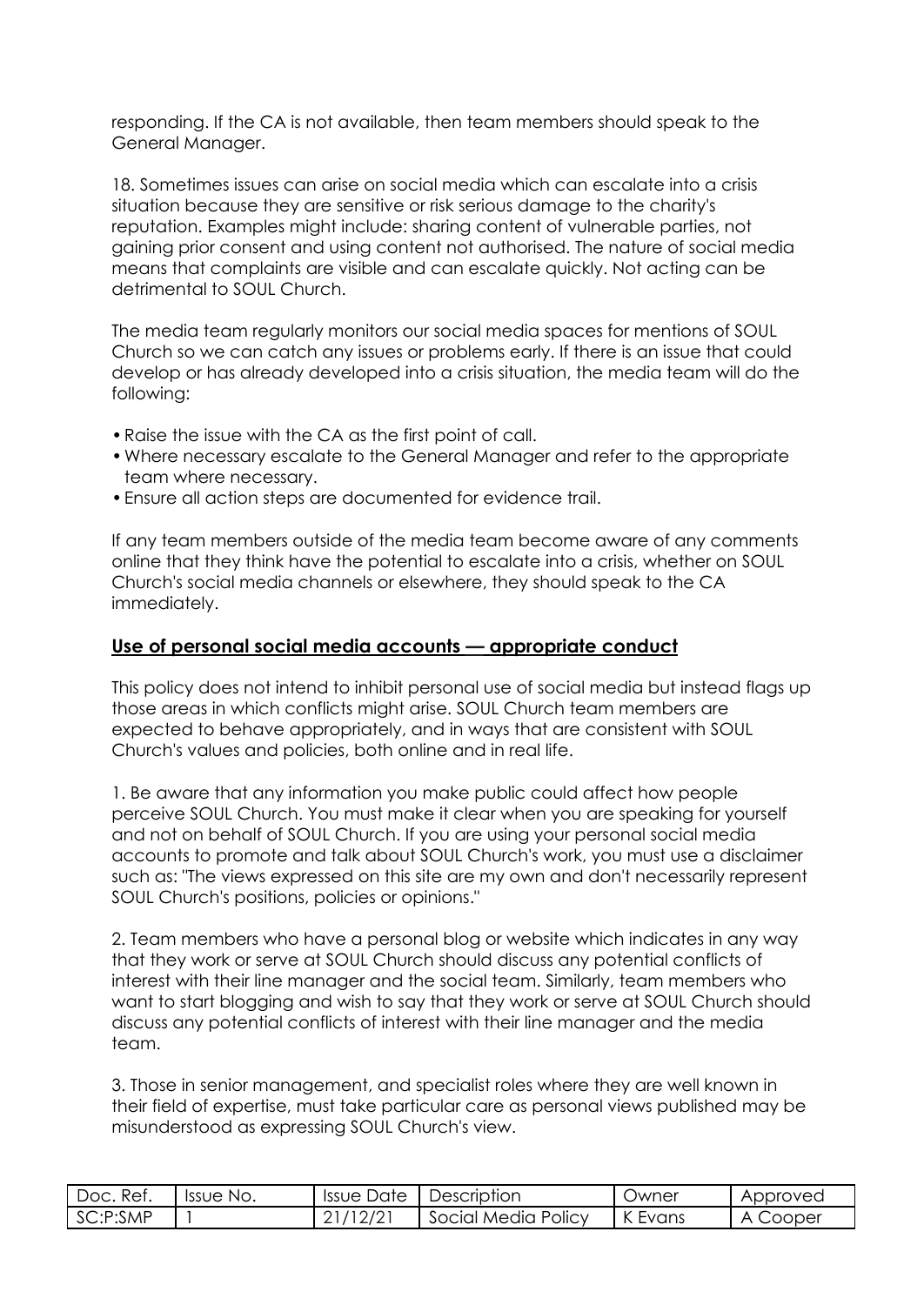4. Use common sense and good judgement. Be aware of your association with SOUL Church and ensure your profile and related content is consistent with how you wish to present yourself.

5. SOUL Church has associations with several high profile people and organisations. Please don't approach high profile people from your personal social media accounts to ask them for support, as this could hinder any potential relationships that are being managed by the church. This includes asking for retweets about the church.

6. If a team member is contacted by the press about their social media posts that relate to SOUL Church, they should talk to the CA immediately and under no circumstances respond directly.

7. SOUL Church is not a political organisation and does not hold a view on party politics or have any affiliation with or links to political parties. When representing SOUL Church, team members are expected to hold SOUL Church's position of neutrality. Team members who are politically active in their spare time need to be clear in separating their personal political identity from SOUL Church, and understand and avoid potential conflicts of interest.

8. Never use SOUL Church's logos or trademarks unless approved to do so. Permission to use logos should be requested from the CA.

9. Always protect yourself and the church. Be careful with your privacy online and be cautious when sharing personal information. What you publish is widely accessible and will be around for a long time, so do consider the content carefully. When you are using social media sites at work, it is important that you do so safely.

10. Think about your reputation as well as the church's. Express your opinions and deal with differences of opinion respectfully. Don't insult people or treat them badly. Passionate discussions and debates are fine, but you should always be respectful of others and their opinions. Be polite and the first to correct your own mistakes.

11. We encourage team members to share tweets and posts that we have issued. When online in a personal capacity, you might also see opportunities to comment on or support SOUL Church and the work we do. Where appropriate and using the guidelines within this policy, we encourage staff to do this as it provides a human voice and raises our profile. However, if the content is controversial or misrepresented, please highlight this to the CA who will respond as appropriate.

## **Further guidelines**

#### **Libel**

Libel is when a false written statement that is damaging to a person's reputation is published online or in print. Whether team members are posting content on social media as part of their job or in a personal capacity, they should not bring SOUL Church into disrepute by making defamatory comments about individuals or other organisations or groups.

| Ref.<br>Doc. | Issue No. | <b>Issue Date</b> | Description         | <b>Owner</b> | Approved |
|--------------|-----------|-------------------|---------------------|--------------|----------|
| SC:P:SMP     |           | /12/2<br>_        | Social Media Policy | K Evans      | , Cooper |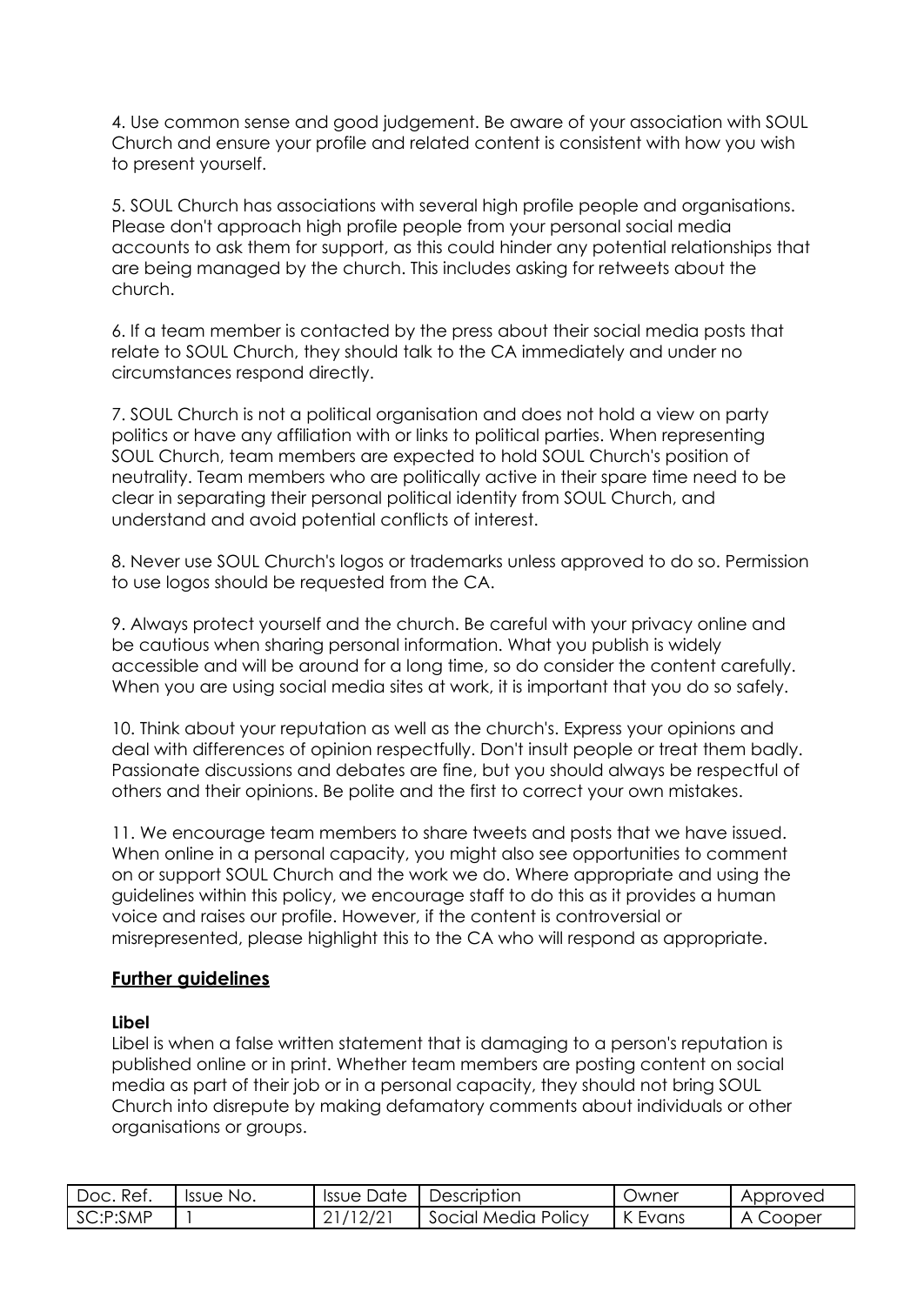### **Copyright law**

It is critical that all staff abide by the laws governing copyright, under the Copyright, Designs and Patents Act 1988. Never use or adapt someone else's images or written content without permission. Failing to acknowledge the source/author/resource citation, where permission has been given to reproduce content, is also considered a breach of copyright.

### **Confidentiality**

Any communications that staff make in a personal capacity must not breach confidentiality. For example, information meant for internal use only or information that SOUL Church is not ready to disclose yet.

### **Discrimination and harassment**

Team members should not post content that could be considered discriminatory against, or bullying or harassment of, any individual, on either an official SOUL Church social media channel or a personal account. For example:

- making offensive or derogatory comments relating to sex, gender, race, disability, sexual orientation, age, religion or belief
- using social media to bully another individual
- posting images that are discriminatory or offensive or links to such content

### **Lobbying Act**

Charities are legally allowed to campaign to bring about a change in policy or law to further their organisational purpose. In most cases, spending on charity campaigns that are in accordance with charity law will not be regulated under electoral law. However, the Lobbying Act, which was passed in January 2014, states that during national elections (known as regulated periods) spending on campaigning activities may be regulated.

Charities which spend more than £20,000 in England or £10,000 in Scotland, Wales or Northern Ireland, during the regulated period, need to register with the Electoral Commission. To abide by the Lobbying Act, campaigning activities on social media must not be seen as intending to influence people's voting choice. During these periods, all campaigning activity will be reviewed by the General Manager.

## **Use of social media in the recruitment process**

Recruitment should be carried out in accordance with the Recruitment Policy, and associated procedures and guidelines. Any advertising of vacancies should be done through HR.

There should be no systematic or routine checking of candidate's online social media activities during the recruitment process, as conducting these searches might lead to a presumption that an applicant's protected characteristics, such as religious beliefs, race or sexual orientation, played a part in a recruitment decision.

| Ret.<br>Doc. | Issue No. | Issue Date | Description         | Jwner          | Approved           |
|--------------|-----------|------------|---------------------|----------------|--------------------|
| SC:P:SMP     |           | _          | Social Media Policy | " "<br>K Evans | Cooper<br>$\Delta$ |